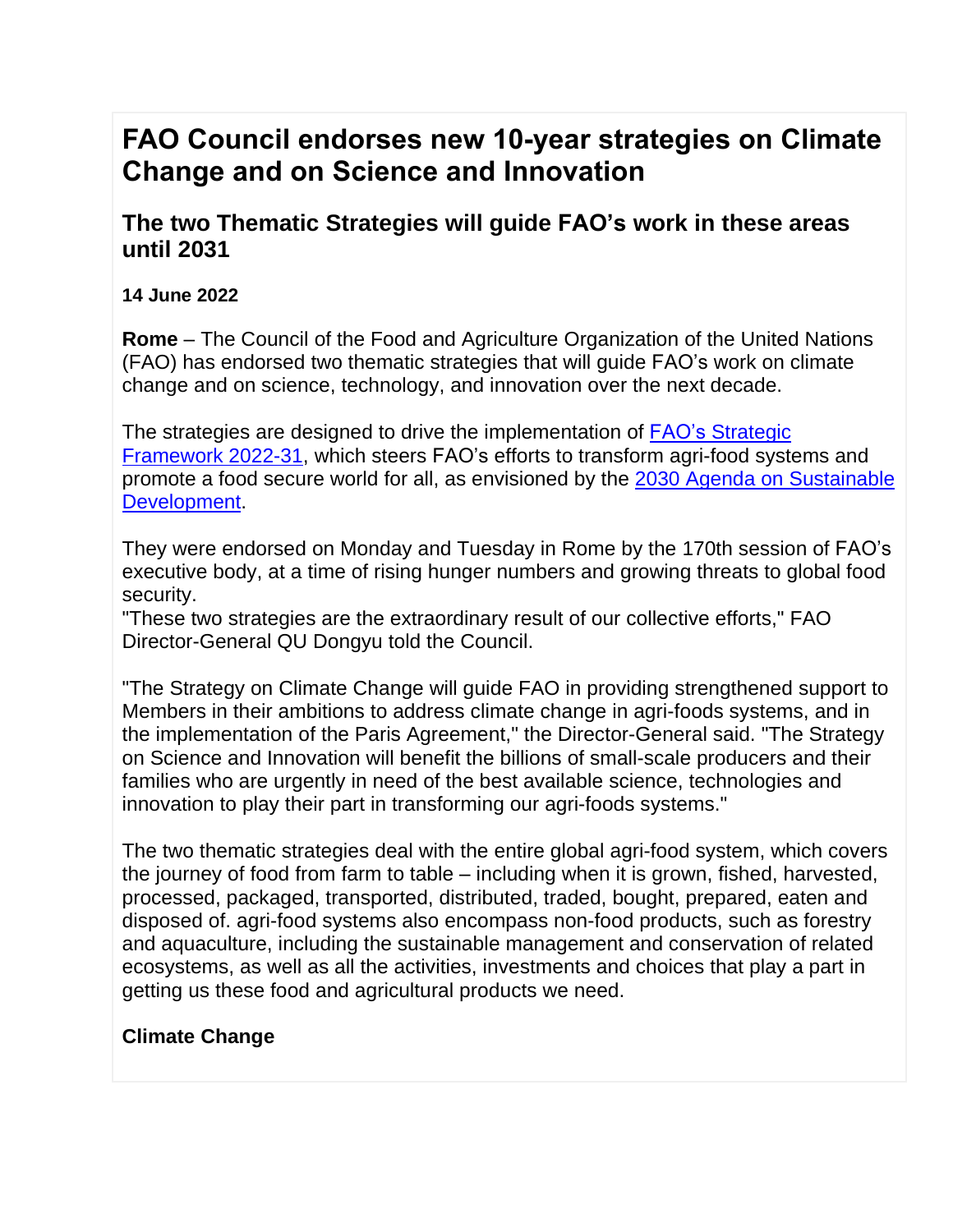Resilient and productive land and aquatic ecosystems are the foundations of sustainable agri-food systems.

The latest scientific evidence from the UN's Intergovernmental Panel on Climate Change (IPCC) confirms the unequivocal and unprecedented climate risks that the planet is facing from intensifying heatwaves, heavy precipitation and droughts, fires and tropical cyclones.

Increasing weather and climate extreme events have already caused economic damages and exposed millions of people to acute food insecurity and reduced water security. Small Island Developing States (SIDS) are at particular risk due to warming ocean temperatures, ocean acidification and rising sea levels.

Given the already tangible impact of extreme weather events on food security, nutrition, and poverty, "the urgency to address climate change has significantly increased," the Council was told.

Global agri-foods systems are responsible for about a third of total greenhouse gas emissions and are one of the major victims of climate change. The FAO Strategy on Climate Change 2022-2031 presents them as part of the solution.

Agri food systems are envisioned to be sustainable, inclusive, resilient, and adaptive to climate change and its impacts, contributing to low-emission economies while providing sufficient, safe and nutritious foods for healthy diets, as well as other agricultural products and services, for present and future generations, leaving no one behind.

The strategy aims to address a broad range of interlinked challenges, including the loss of biodiversity, desertification, land and environmental degradation, the need for accessible, renewable energy, and food and water security.

It is organized under three Pillars: i) Global and regional levels (strengthening global and regional climate policy and governance); ii) Country level (developing countries' capacities for climate action); iii) Local level (scaling up climate action on the ground).

Its guiding principles include empowering and engaging farmers, livestock keepers, fishers, aqua culturists, Indigenous People and forest-dependent people, embracing both traditional good practices and innovations, and building on science-based evidence.

The Strategy is informed by science, prioritizes innovative solutions and inclusiveness, and recognizes the importance of scaling up both finance and investment.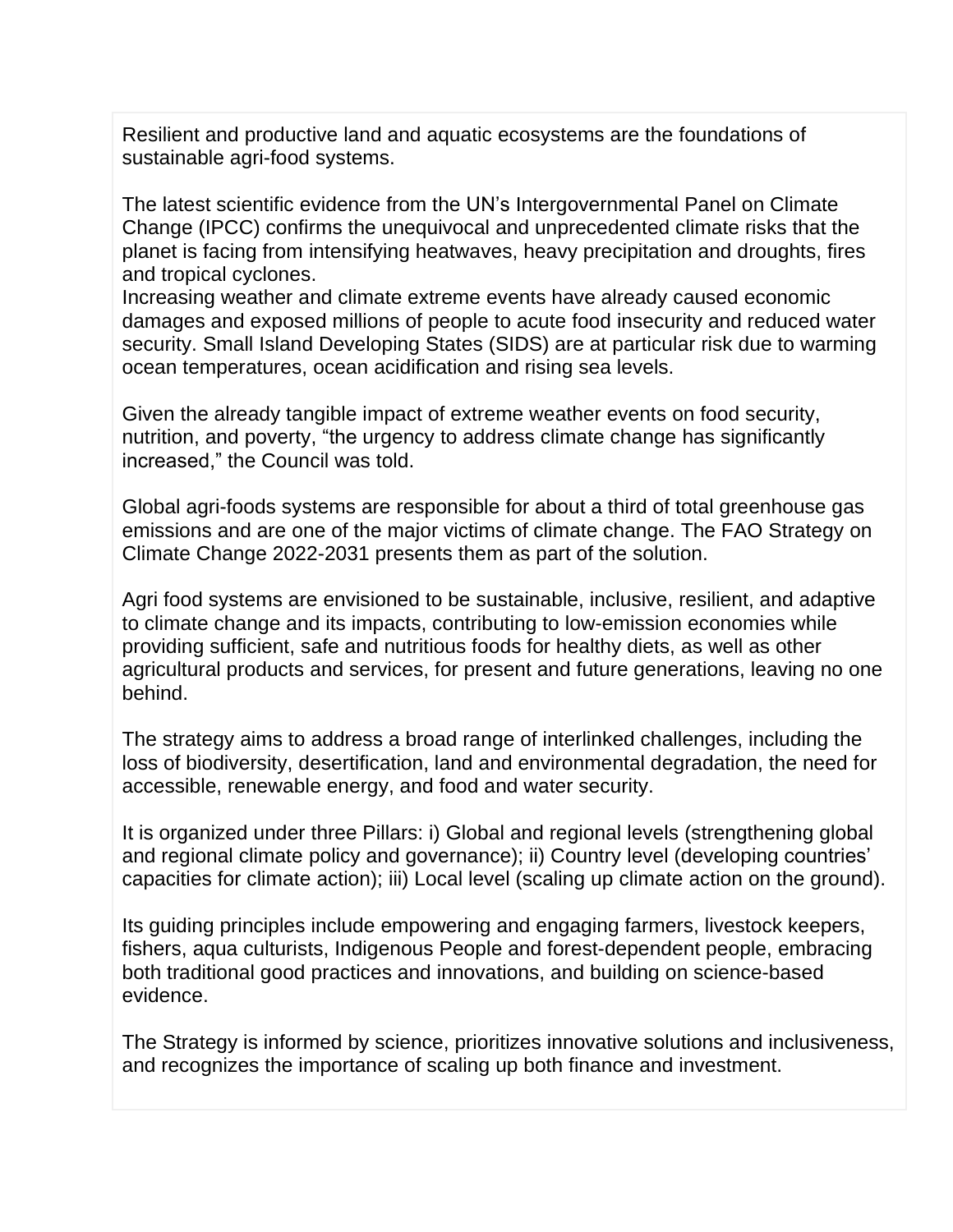## **Science and Innovation**

FAO sees science and innovation as a powerful engine to transform agri-food systems and end hunger and malnutrition. But it needs to be accompanied by strong institutions, good governance, political will, enabling regulatory frameworks, and effective measures to promote equity among its actors.

Important strides have been made in a range of scientific and technological fields, including in biotechnology, data analytics and nuclear techniques in food and agriculture. Public-private partnerships are on the rise in research and development. At the same time, market concentration has heightened concerns about unequal access to resources and knowledge, both between countries and within social groups.

The challenges in harnessing science and innovation for agri-foods systems range from underinvestment in research, to gaps in using science and evidence for decisionmaking.

The FAO Science and Innovation Strategy focuses on three Pillars: i) Strengthening science and evidence-based decision-making; ii) Supporting innovation and technology at regional and country level; iii) Serving Members better by reinforcing FAO's capacities.

Achieving the strategy's vision means that all countries have access to the science and innovation they need to overcome the complex social, economic and environmental challenges facing their agri-food systems. Achieving this vision in a globally equitable, inclusive and sustainable manner requires the active involvement of under-represented stakeholders – such as women and youth.

The two thematic strategies will be operationalized through Action Plans and are due to receive a mid-term review by the Council five years after their adoption.

**Contact Nicholas Rigillo** FAO News and Media (Rome) [Nicholas.Rigillo@fao.org](mailto:Nicholas.Rigillo@fao.org)

**FAO News and Media** (+39) 06 570 53625 [FAO-Newsroom@fao.org](mailto:FAO-Newsroom@fao.org)

#### **Marquita Sugrim**

National Communication Consultant to the Sub-Regional Office for the Caribbean Food and Agriculture Organization (FAO SLC) United Nations House, Bridgetown, Barbados